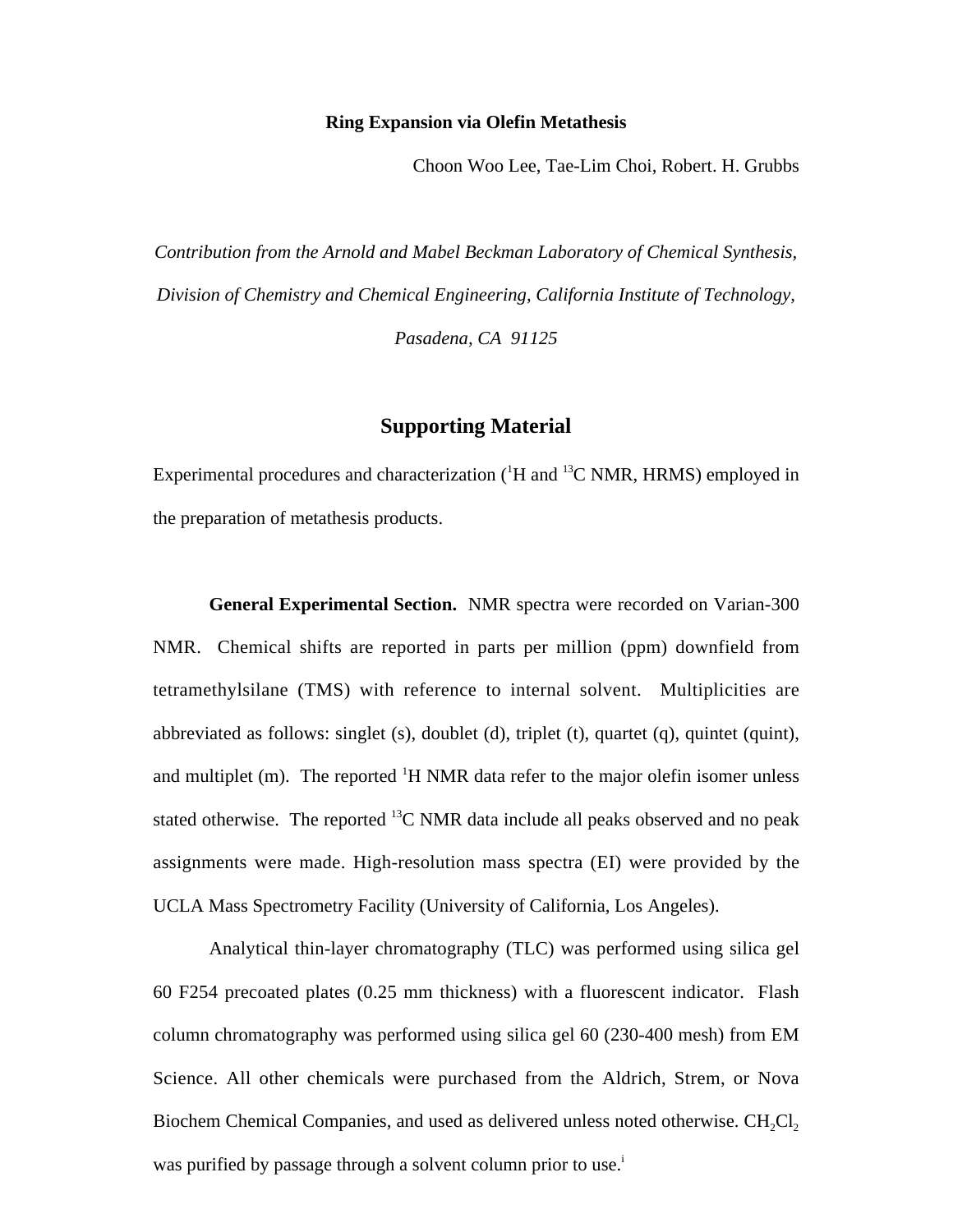**General Procedure**: To a flask charged with catalyst **1** (0.05 equiv in 0.005 to 0.006 M CH<sub>2</sub>Cl<sub>2</sub>),  $\alpha$ , $\beta$ -unsaturated carbonyl compounds, and cycloalkenes were added via syringe. The flask was fitted with a condenser and refluxed under argon for 12 hours. The reaction was monitored by TLC. After the solvent was evaporated, the product was purified directly on a silica gel column.

**Compound 4 and 5**. see **General Procedure**. The product was purified directly on a silica gel column, eluting with  $1: 4 =$  ethyl acetate: hexane. 10.0 mg of the product 4 in 43 % yield was obtained ( $R_f = 0.4$  in 1: 2 = EA: Hx, colorless liquid). <sup>1</sup>H NMR (300 MHz, CDCl3, ppm): δ 6.80(2H, dt, *J*=6.9, 15.9 Hz), 6.15(2H, dt, *J*= 1.5, 15.9 Hz), 2.49(4H, t, *J*= 6.9 Hz), 2.29(4H, dq, *J*=1.2, 6.9Hz), 1.70(6H, m), 1.29(12H, m). 13C NMR (75 MHz, CDCl<sub>3</sub>, ppm): δ 202.2, 146.8, 131.2, 40.0, 31.4, 28.6, 28.5, 28.3, 26.7, 25.7. HRMS (EI) calcd for  $C_{19}H_{30}O_2$ , 290.2246, found, 290.2241.

8.0 mg of the product 5 in 34 % yield was obtained  $(R_f = 0.3$  in 1: 2 = EA: Hx, white solid). ). <sup>1</sup>H NMR (300 MHz, CDCl<sub>3</sub>, ppm): δ 6.79(4H, dt, *J*= 6.9, 15.9 Hz), 6.10(4H, dt, *J*= 1.5, 15.9 Hz), 2.52(8H, t, *J*= 7.29 Hz), 2.24(8H, q, *J*= 6.6 Hz), 1.67(12H, m), 1.27(24H, m). <sup>13</sup>C NMR (75 MHz, CDCl<sub>3</sub>, ppm):  $\delta$  201.0, 145.2, 131.1, 40.4, 31.9, 29.6, 29.4, 29.3, 26.8, 24.5. HRMS (EI) calcd for  $C_{38}H_{60}O_4$ , 580.4492, found, 580.4486.

**Compound 6 and 7**. see **General Procedure**. The product was purified directly on a silica gel column, eluting with 1:  $9 = \text{ethyl acetate: hexane. } 10.0 \text{ mg of the product } 7$ in 23 % yield was obtained ( $R_f = 0.6$  in 1: 2 = EA: Hx, colorless liquid). <sup>1</sup>H NMR (300 MHz, CDCl<sub>3</sub>, ppm): δ 6.80(2H, m), 6.07(2H, d, *J*= 15.6 Hz), 5.37(2H, m), 2.51(4H, t, *J*= 6.9 Hz), 2.20(4H, m), 2.00(4H, m), 1.6- 1.27(24H, m). <sup>13</sup>C NMR (75 MHz, CDCl<sub>3</sub>, ppm): δ 201.5, 147.8, 130.8, 130.7, 130.5, 40.0, 32.7, 32.6, 28.1-29.8 (m), 24.7. HRMS (EI) calcd for  $C_{22}H_{36}O_2$ , 332.2715, found, 332.2712.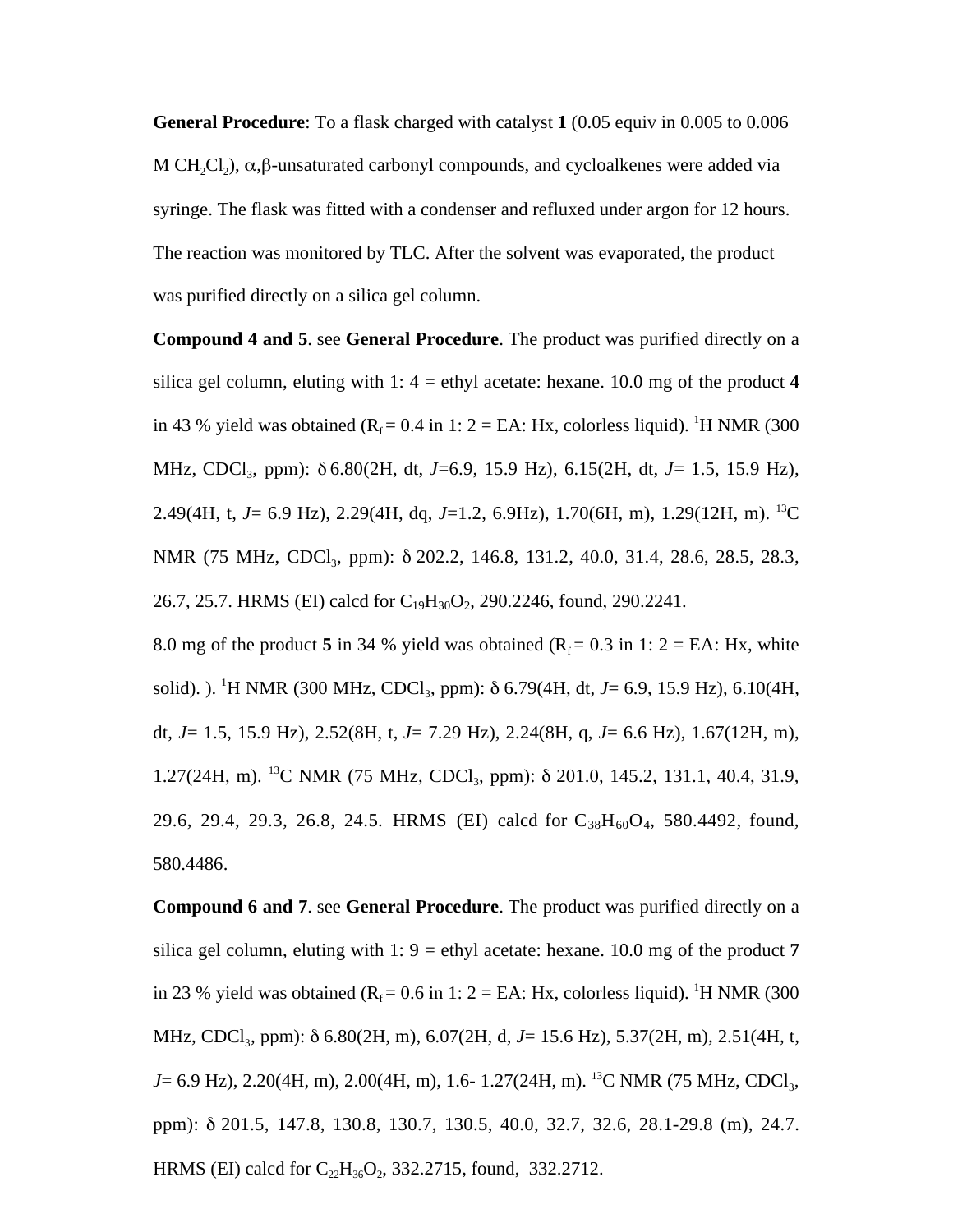9.0 mg of the product 6 in 23 % yield was obtained  $(R_f = 0.5$  in 1: 2 = EA: Hx, colorless liquid). <sup>1</sup>H NMR (300 MHz, CDCl<sub>3</sub>, ppm): δ 6.78(2H, dt, *J*= 7.2, 15.9 Hz), 6.09(2H, dt, *J*= 1.5, 15.9Hz), 2.49(4H, t, *J*= 6.9 Hz), 2.22(4H, dq, *J*= 1.5, 6.9 Hz), 1.63(4H, m), 1.47(4H, m), 1.24 (16H, m). <sup>13</sup>C NMR (75 MHz, CDCl<sub>3</sub>, ppm): δ 202.2, 148.0, 131.1, 39.8, 32.3, 29.2, 29.0, 28.8, 28.5, 28.1, 25.8. HRMS (EI) calcd for  $C_{30}H_{50}O_2$ , 442.3811, found, 442.3806.

**Compound 8**. see **General Procedure**. The product was purified directly on a silica gel column, eluting with 1:  $3 =$  ethyl acetate: hexane. 13.0 mg of the product in 43 % yield was obtained  $(R_f = 0.4$  in 1: 2 = EA: Hx, colorless liquid). <sup>1</sup>H NMR (300 MHz, CDCl3, ppm): δ 6.78(2H, m), 6.12(2H, d, *J*= 16.2 Hz), 4.87(1H, m), 2.50(4H, m), 2.22(4H, m), 2.06(3H, s), 1.6- 1.25(14H, m). <sup>13</sup>C NMR (75 MHz, CDCl<sub>3</sub>, ppm): δ 201.6, 170.8, 146.8, 146.1, 131.2, 131.1, 72.7, 40.2, 40.1, 33.5, 32.9, 32.0, 29.1, 28.9, 28.8, 28.5, 25.7, 25.6, 24.1, 21.6. HRMS (EI) calcd for C<sub>24</sub>H<sub>38</sub>O<sub>4</sub>, 390.2770, found, 390.2770.

**Compound 10**. see **General Procedure**. The product was purified directly on a silica gel column, eluting with 1:  $10 =$  ethyl acetate: hexane. 13.3 mg of the product in 45 % yield was obtained ( $R_f = 0.3$  in 1:  $5 = EA$ : Hx, colorless liquid). <sup>1</sup>H NMR (300 MHz, CDCl3, ppm): δ 6.86(2H, dt, *J*= 6.9, 15.6 Hz), 5.73(2H, dt, *J*= 1.5, 15.6 Hz), 4.21(4H, m), 2.20(4H, m), 1.81(4H, m), 1.50(4H, m), 1.23(4H, m). 13C NMR (75 MHz, CDCl<sub>3</sub>, ppm): δ 166.7, 149.8, 121.9, 64.0, 31.1, 27.7, 27.1, 26.3. HRMS (EI) calcd for  $C_{16}H_{24}O_4$  280.1675, found 280.1680.

**Compound 11.** see **General Procedure**. The product was purified directly on a silica gel column, eluting with  $1: 10 =$  ethyl acetate: hexane. 18.0 mg of the product was obtained in 45 % yield ( $R_f = 0.45$  in 1: 10 = EA: Hx, colorless liquid). <sup>1</sup>H NMR (300 MHz, CDCl3, ppm): δ 6.89(2H, dt, *J*= 6.9, 15.6 Hz), 5.75(2H, d, *J*= 15.6 Hz),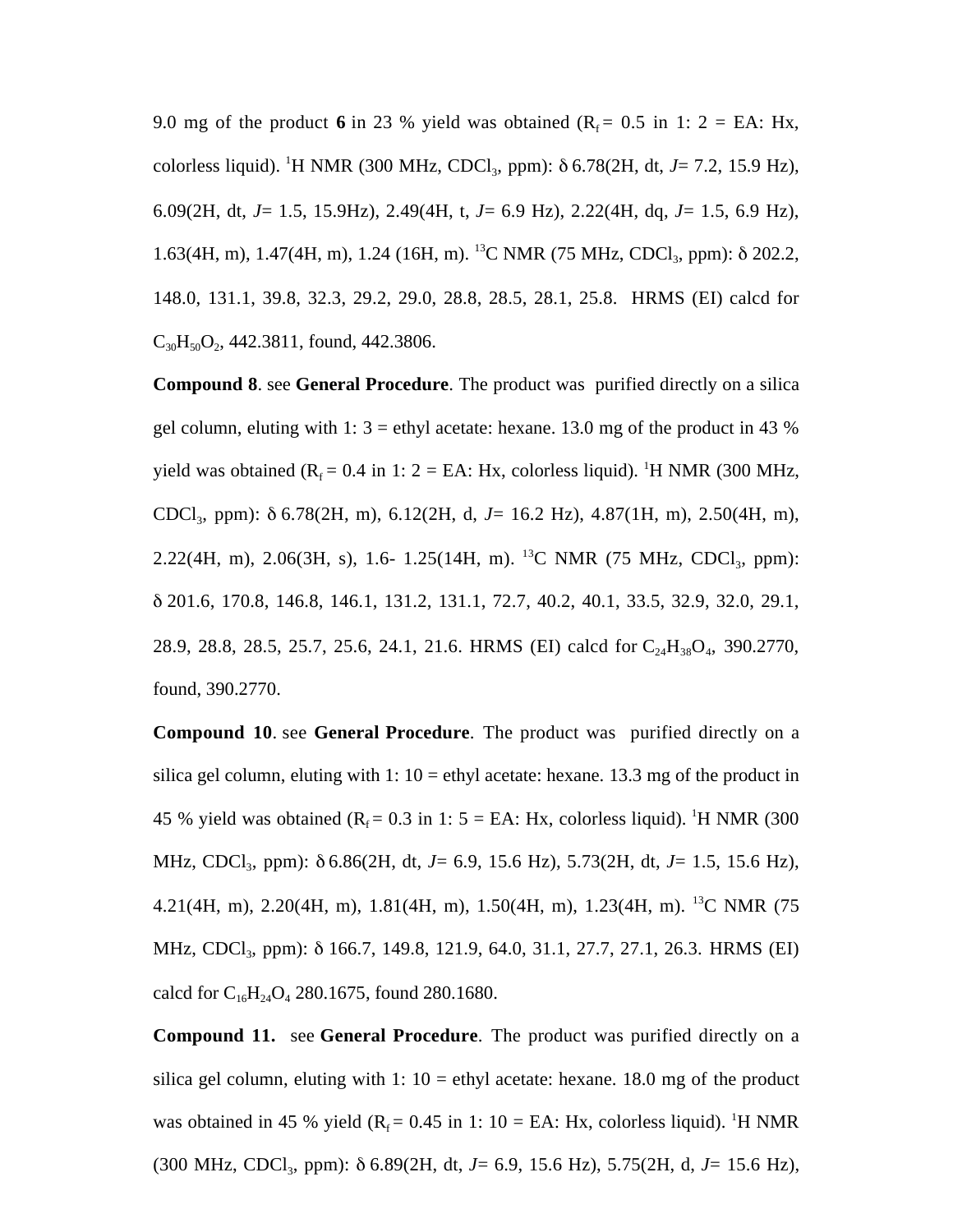4.15(4H, m), 2.21(4H, m), 1.7(4H, m), 1.45(4H, m), 1.24(12H, m). 13C NMR (75 MHz, CDCl<sub>3</sub>, ppm): δ 166.6, 149.7, 122.0, 63.8, 32.3, 29.2, 28.7, 28.1, 27.9, 25.9. HRMS (EI) calcd for  $C_{20}H_{32}O_4$  336.2301, found 336.2308.

**Compound 13**. see **General Procedure**. The product was purified directly on a silica gel column, eluting with 1:  $15 =$  ethyl acetate: hexane. 25.7 mg of the product was obtained in 47% yield( $R_f = 0.4$  in 1: 10 = EA: Hx, colorless liquid). <sup>1</sup>H NMR (300 MHz, CDCl3, ppm): δ 6.93(2H, dt, *J*= 6.9, 15.6 Hz), 5.82(2H, dt, *J*= 1.8, 15.6 Hz), 4.14(4H, t, *J*= 5.7 Hz), 2.20(4H, m),1.63(4H, m), 1.5-1.3 (16H, m). 13C NMR (75 MHz, CDCl<sub>3</sub>, ppm): δ 166.9, 149.2, 121.7, 64.9, 31.4, 29.5, 29.0, 27.5, 27.1, 26.6. HRMS (EI) calcd for  $C_{20}H_{32}O_{4}$  336.2301, found 336.2298.

**Compound 14**. see **General Procedure**. The product was purified directly on a silica gel column, eluting with 1:  $15 =$  ethyl acetate: hexane. 28.2 mg of the product was isolated in 42 % yield. ( $R_f = 0.4$  in 1: 10 = EA: Hx, colorless liquid). <sup>1</sup>H NMR (300 MHz, CDCl3, ppm): δ 6.92(2H, dt, *J*= 6.9, 15.6 Hz), 5.82(2H, dt, *J*= 1.2, 15.6 Hz), 4.11(4H, t, *J*= 5.7 Hz), 2.20 (4H, m), 1.60 (4H, m), 1.5-1.2 (24H, m). 13C NMR (75 MHz, CDCl<sub>3</sub>, ppm): δ 167.0, 149.6, 121.7, 64.5, 32.3, 29.4, 29.3, 29.1, 29.0, 28.5, 28.0, 26.2. HRMS (EI) calcd for  $C_{24}H_{40}O_4$  392.2927, found 392.2920.

**Compound 16.** see **General Procedure**. The product was purified directly on a silica gel column, eluting with 1:  $1 =$  ethyl acetate: hexane. 9.0 mg of the product was obtained in 52 % yield  $(R_f = 0.3$  in 1: 1 = EA: Hx, white solid). <sup>1</sup>H NMR (300 MHz, CDCl3, ppm): δ 6.85(2H, dt, *J*= 7.2, 15.6 Hz), 5.84(2H, dt, *J*= 1.5, 15.6 Hz), 4.26(4H, m),  $3.72(4H, m)$ ,  $3.67(4H, s)$ ,  $2.29(4H, m)$ ,  $1.77(2H, m)$ . <sup>13</sup>C NMR (75 MHz, CDCl<sub>3</sub>, ppm): δ 166.4, 148.1, 123.2, 70.7, 69.3, 63.9, 31.7, 24.6. HRMS (EI) calcd for  $C_{15}H_{22}O_6$  298.1416, found 298.1416.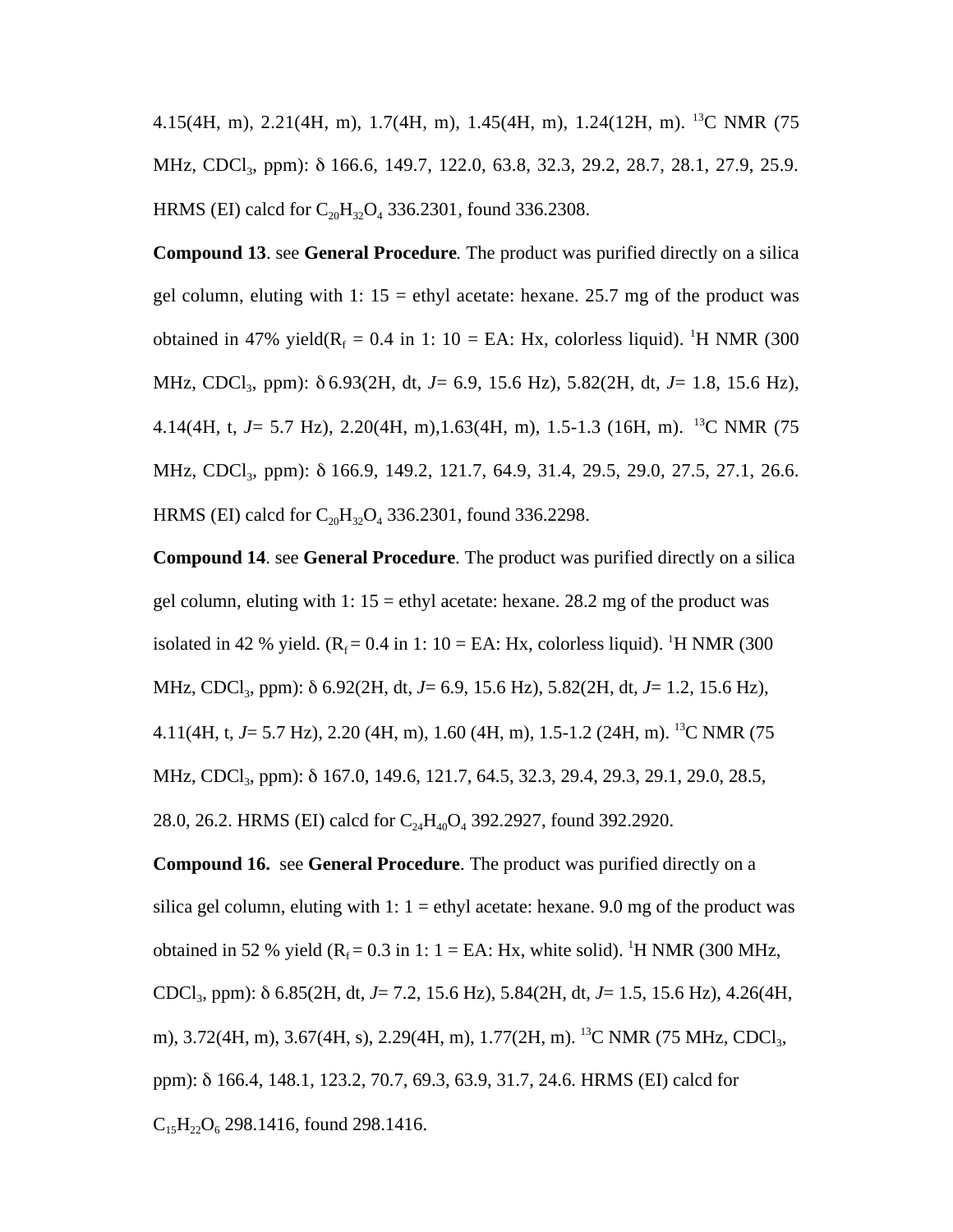**Compound 17.** see **General Procedure**. The product was purified directly on a silica gel column, eluting with 1:  $1 =$  ethyl acetate: hexane. 7.0 mg of the product was obtained in 39 % yield ( $R_f = 0.35$  in 1: 1 = EA: Hx, white solid). <sup>1</sup>H NMR (300 MHz, CDCl3, ppm): δ 6.85(2H, dt, *J*= 7.2, 15.6 Hz), 5.84(2H, dt, *J*= 1.5, 15.6 Hz), 4.26(4H, m), 3.75(4H, m), 3.67(4H, s), 2.23(4H, m), 1.45(4H, m). <sup>13</sup>C NMR (75 MHz, CDCl<sub>3</sub>, ppm): δ 166.5, 149.2, 122.1, 71.0, 69.4, 64.0, 31.2, 26.3. HRMS (EI) calcd for  $C_{16}H_{24}O_6$  312.1573, found 312.1584.

**Compound 18.** see **General Procedure**. The product was purified directly on a silica gel column, eluting with 1:  $1 =$  ethyl acetate: hexane. 12.0 mg of the product was obtained in 63 % yield ( $R_f = 0.35$  in 1: 1 = EA: Hx, white solid). <sup>1</sup>H NMR (300 MHz, CDCl3, ppm): δ 6.92(2H, dt, *J*=7.2, 15.6 Hz), 5.83(2H, dt, *J*= 1.5, 15.6 Hz), 4.28(4H, m), 3.73(4H, m), 3.66(4H, s), 2.24(4H, m), 1.48(4H, m), 1.24(2H, m).<sup>13</sup>C NMR (75 MHz, CDCl<sub>3</sub>, ppm): δ 166.7, 149.4, 121.9, 71.2, 69.5, 64.1, 32.2, 27.8, 27.7. HRMS (EI) calcd for  $C_{17}H_{26}O_6$  326.1729, found 326.1732.

**Compound 19.** see **General Procedure**. The product was purified directly on a silica gel column, eluting with 1:  $1 =$  ethyl acetate: hexane. 29.4 mg of the product was obtained in 59 % yield  $(R_f = 0.40$  in 1:  $1 = EA$ : Hx, colorless liquid). <sup>1</sup>H NMR (300 MHz, CDCl3, ppm): δ 6.98(2H, dt, *J*= 6.9, 15.6 Hz), 5.84(2H, dt, *J*= 1.5, 15.6 Hz), 4.29(4H, m), 3.74(4H, m), 3.68(4H, s), 2.21(4H, dq, *J*= 1.5, 6.6 Hz), 1.50(4H, m), 1.29(4H, m). <sup>13</sup>C NMR (75 MHz, CDCl<sub>3</sub>, ppm): δ 166.7, 149.8, 121.5, 71.2, 69.6, 64.0, 31.2, 27.3, 26.9. HRMS (EI) calcd for  $C_{18}H_{28}O_6$  340.1886, found 340.1893.

**Compound 20**. see **General Procedure**. The product was purified directly on a silica gel column, eluting with  $1: 2 =$  ethyl acetate: hexane. 31.3 mg of the product was isolated in 55 % yield.  $(R_f = 0.55$  in 1: 1 = EA: Hx, colorless liquid). <sup>1</sup>H NMR (300 MHz, CDCl<sub>3</sub>, ppm): δ 6.95(2H, dt, *J*= 7.2, 15.6 Hz), 5.81(2H, dt, *J*= 1.5, 15.6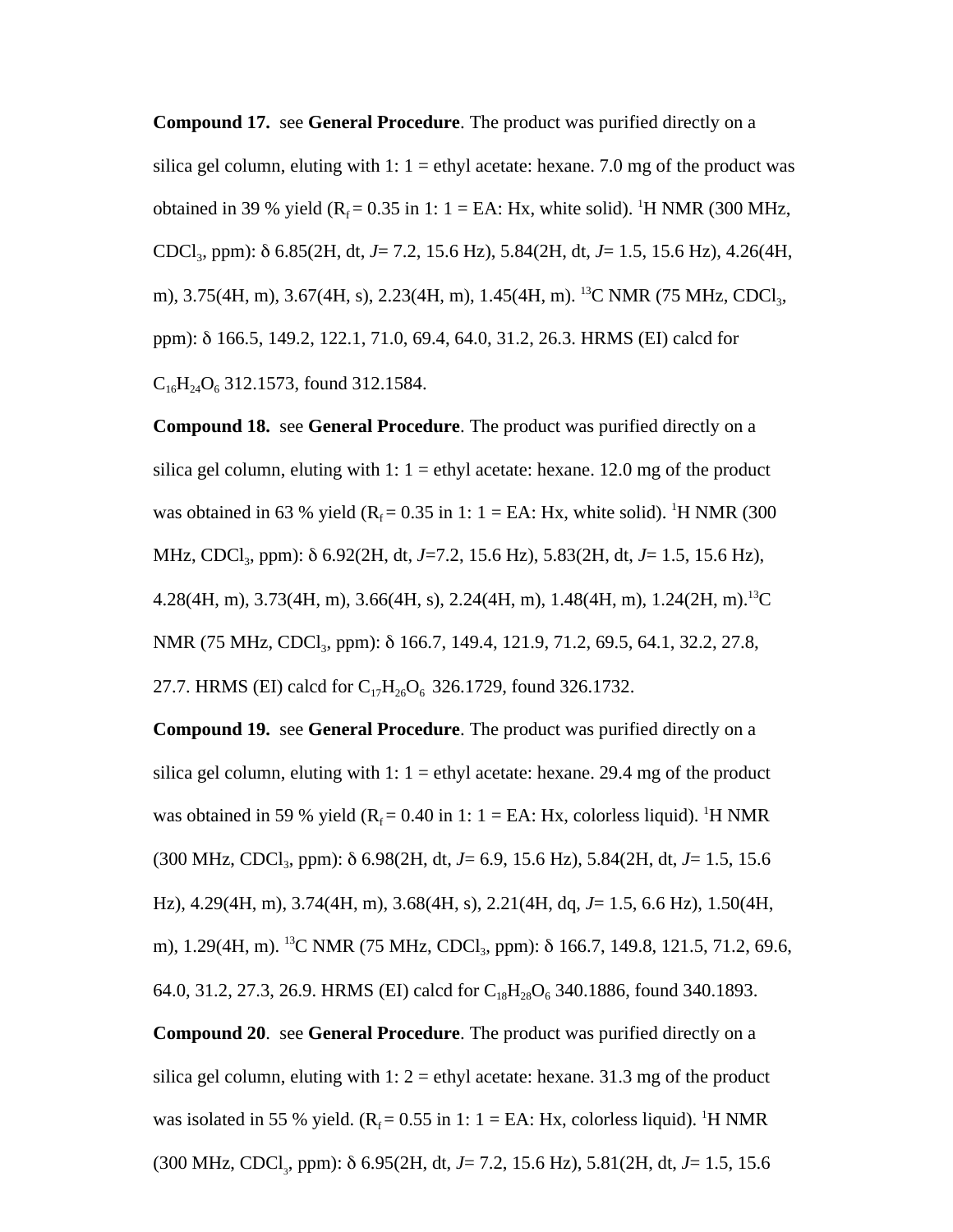Hz), 4.26(4H, m), 3.70(4H, m), 3.65(4H, s), 2.20 (4H, m), 1.44(4H, m), 1.23(12H, m). <sup>13</sup>C NMR (75 MHz, CDCl<sub>3</sub>, ppm): δ 166.8, 150.2, 121.4, 71.1, 69.8, 64.0, 32.2, 29.1, 28.9, 28.4, 27.7. HRMS (EI) calcd for  $C_{22}H_{36}O_6$  396.2512, found 396.2507.

**Compound 21**. see **General Procedure**. The product was purified directly on a silica gel column, eluting with  $1: 1 =$  ethyl acetate: hexane. 9.0 mg of the product was isolated in 50 % yield.  $(R_f = 0.35$  in 1: 1 = EA: Hx, colorless liquid). <sup>1</sup>H NMR (300 MHz, CDCl<sub>3</sub>, ppm): δ 6.83(1H, dt, *J*= 6.9, 15.6 Hz), 6.71(1H, dd, *J*= 9.6, 15.6 Hz), 5.81(2H, dt, *J*= 1.5, 15.6 Hz), 4.36(2H, m), 4.13(2H, m), 3.73(4H, m), 3.67(4H, s), 2.35 (1H, m), 2.25(2H, m), 1.79(1H, m), 1.50(1H, m)1.04(3H, d, *J*= 6.9). 13C NMR (75 MHz, CDCl<sub>3</sub>, ppm): δ 166.7, 166.5, 153.0, 148.4, 123.0, 121.6, 70.7, 70.5, 69.2, 69.2, 63.8, 63.8, 37.2, 33.1, 30.7, 21.1. HRMS (EI) calcd for  $C_{16}H_{24}O_6$  312.1573, found 312.1581.

**Compound 22**. see **General Procedure**. The product was purified directly on a silica gel column, eluting with  $1: 1 =$  ethyl acetate: hexane. 7.0 mg of the product was isolated in 37 % yield. ( $R_f = 0.35$  in 1: 1 = EA: Hx, colorless liquid). <sup>1</sup>H NMR (300 MHz, CDCl<sub>3</sub>, ppm): δ 6.91(2H, m), 5.81(2H, d, *J*= 15.6 Hz), 4.20(4H, m), 3.72(4H, m), 3.67(4H, s), 2.20(4H, m), 1.5-1.3(3H, m), 0.95(3H, d, *J*= 6.6 Hz). 13C NMR (75 MHz, CDCl<sub>3</sub>, ppm): δ 166.5, 149.3, 148.3, 122.8, 121.9, 71.1, 70.1, 69.4, 69.3, 64.1, 39.2, 33.5, 31.3, 29.1, 20.6. HRMS (EI) calcd for  $C_{17}H_{26}O_6$  326.1729, found 326.1728.

**Compound 24**. see **General Procedure**. This time 8 mol% of catalyst **2** was used. The product was purified directly on a silica gel column, eluting with  $1: 10 = \text{ethyl}$ acetate: hexane. 25.4 mg of the product was isolated in 59 % yield. ( $R_f = 0.5$  in 1: 5 = EA: Hx, colorless liquid). ). <sup>1</sup>H NMR (300 MHz, CDCl<sub>3</sub>, ppm):  $\delta$  5.60(2H, m), 5.33(2H, dd, *J*= 8.1, 15.9 Hz), 5.13(2H, m) 2.10(2H, m), 2.00(6H, s), 1.60(2H, m),